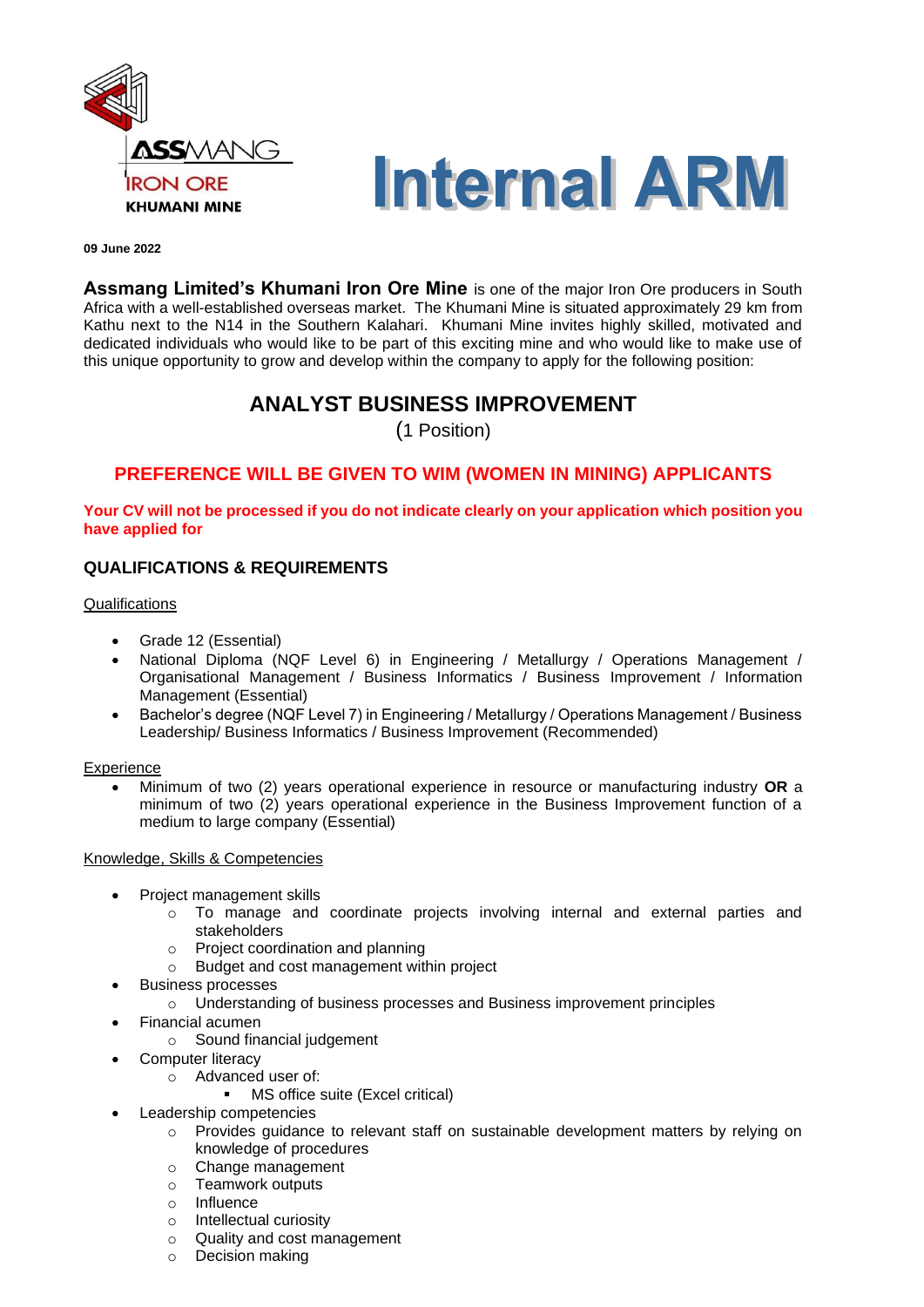- o Ability to effectively manage multiple priorities
- o Effective at coaching line personnel
- Team player
	- $\circ$  Ability to influence through the line, communicate effectively and collaborate team members
- Results focused
	- o Achievement driven
	- Problem solving abilities
		- o Ability to evaluate problems and provide suitable options
- Goal orientated
	- o Implement and carry out goals, assertiveness and deadline driven
- Ability to cope and survive in an environment of uncertainty
- Communications skills
	- o Ability to communicate effectively across all levels
	- o Written communication skills to ensure understanding and participation in BI initiatives
- Interpersonal skills
	- o Ability to build and maintain relationships
- Analysis skills and competencies
	- $\circ$  Verify information / analysis and elicited support for BI opportunities identified
- Innovation and change
	- o Learning ability (intellectual curiosity)
	- o Initiative innovation and business improvement idea generated
- Inspirational skills
	- $\circ$  Inspire company employee to generate business improvement ideas and live company values
- Change management
	- o Ability to influence effective change in organisation

### Other Requirements

- A Valid Code EB driver's licence
- Medically fit for duty

### Reporting Structure

The position will report to the Manager Business Improvement.

### **KEY PERFORMANCE AREAS INCLUDE BUT ARE NOT LIMITED TO:**

- To provide analytical and implementation support to the Business Improvement function to ensure the implementation of Business Improvement initiatives, methodologies, strategies and associated techniques/technology for delivery of substantial cost reductions and efficiency improvements, which includes but not limited to:
	- o Analytical support
	- o Business improvement implementation assistance
	- o Business improvement concepts, tools and skills
	- o Value adding
	- o Relationship building
	- o SHERQ adherence and compliance
	- o Work Ethics

**Appointment:** Remuneration will be based on a competitive all-inclusive flexible package.

**Housing:** The Company encourages private home ownership, but the allocation thereof is subject to the rules of the iKhaya Housing Policy.

The successful incumbent will be appointed subject to being certified medically fit as per the Mine Health and Safety Act 29/1996 and meeting the requirements of the Company's Code of Practice – Minimum standards of fitness to perform work at a Mine. He/she may also undergo a psychometric assessment.

The abovementioned position is **C3** on the Patterson band grading system. The successful candidate that conforms to all said requirements and experience will be appointed on this grading. Should the successful candidate not conform with all said requirements and experience but are nonetheless regarded as suitable for appointment to the position, he/she will be appointed on a lower more appropriate grading, until successful achievement of required competencies and skills.

Interested applicants are requested to submit their CV's, together with certified copies of qualifications, to: